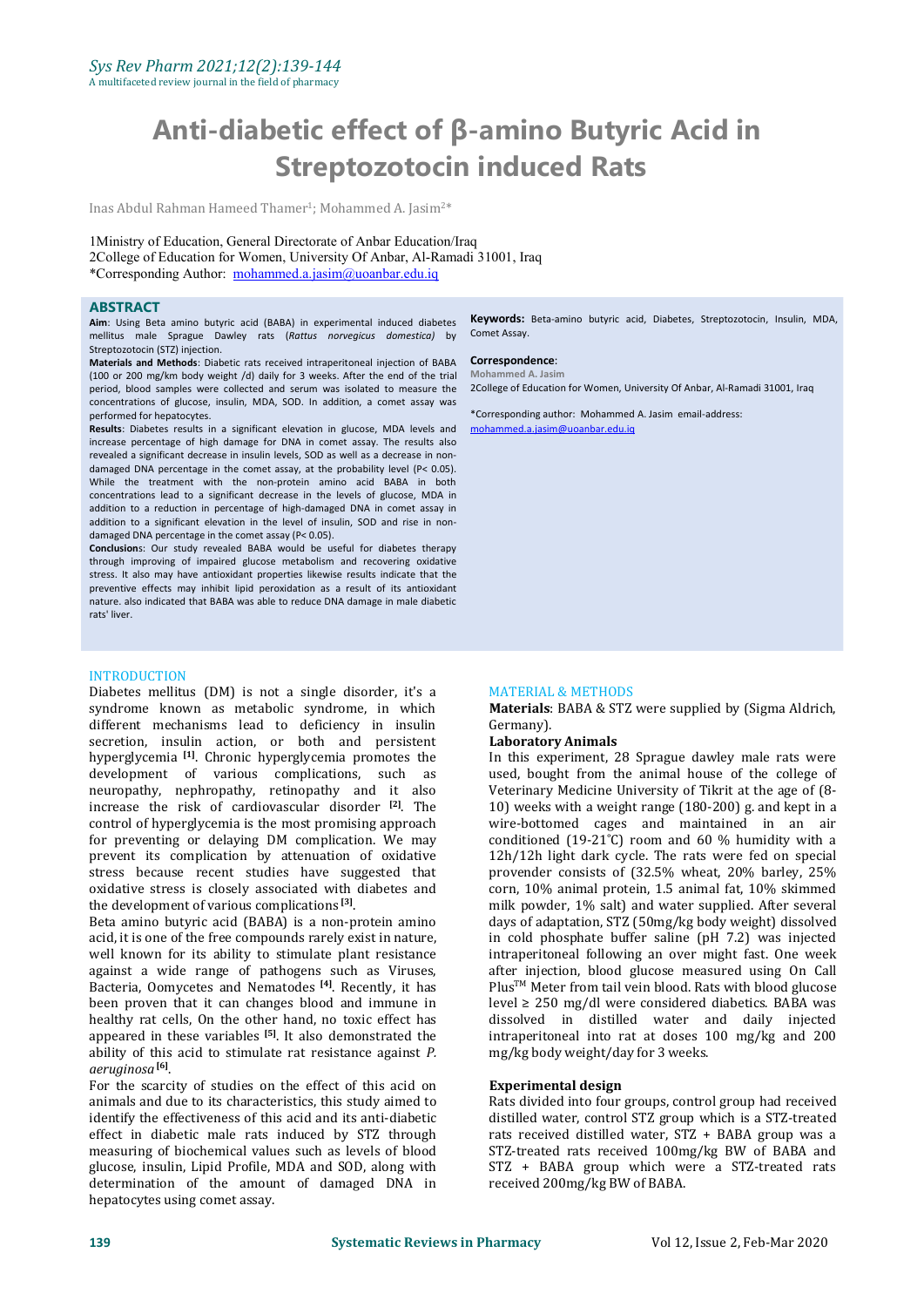After the end of the experiment period, animals anesthetized and blood was drawn from them by stabbing the heart. Blood placed in 10ml test tubes and then placed in a cooled centrifuge for 10 minutes at a speed of 3500 rpm to obtain blood serum. Later serum kept in freezer until performing the proper tests. Animals were kindly killed, liver was removed and washed with normal saline (0.9% NaCl) for preparation of the comet assay.

# **Biochemical tests**

Glucose levels was measured using a commercial kit (Glucose-TR, Spinreact Company, Spain), Insulin (Accu- Bind Insulin ELISA, Monobind Inc. USA), MDA (Malanodialdehyde CohesionBiosiences, China), SOD (Superoxide dismutase Microplate assay kit, Cohesion Biosciences, China).

The concentrations of total cholesterol, triglycerides and high-density lipoproteins in blood serum were calculated using a ready-made test kit from the French company, Biolabo.

The cholesterol concentration of very low-density RESULTS lipoproteins was calculated by<sup>[7]</sup> method and according to **Effect of BAB**A the following equation:-

VLDL – C Concentration  $\left(\frac{mg}{dL}\right)$  = TG concentration/5 significant de

The cholesterol concentration of low density lipoproteins was calculated by **[8]** method and according to the following equation:-

LDL – C Conc. 
$$
\left(\frac{mg}{dL}\right)
$$
  
= Cholesterol Conc.  
– (HDL – C + VLDL)

## **Comet Assay**

Comet assay used in order to determine DNA damage. A ready-made test kit (Trevigen Company, USA). Alkaline Comet assay will detect single and double-stranded DNA breaks, the majority of a basic site as well as alkali labile DNA adducts. Fifty randomly selected cells were counted per sample to quantify the comet cell. The scored was calculated from the ratio of (L/W) comet to determine the comet index (CI). Scored range from 1.2 to 2 considered low DNA damage (LD), from 2.1 to 3 medium DNA damage (MD), and up to 3 high DNA damage (HD) **[9]** .

# **Analysis Statistical**

A variation analysis test (ANOVA) conducted at probability significant level (P< 0.05) using the statistical program SPSS (VER. 16).

# RESULTS **Example**

# **Effect of BABA on levels of Blood Glucose and Insulin**

Statistical Analysis (P< 0.05) in (Figures 1 & 2) showed a significant increase in blood glucose level and a significant decrease in insulin level in the diabetic group, while the results indicated a significant decrease in the level of blood glucose and a significant increase in the level of insulin in the groups treated with the amino acid BABA in both concentrations.





**Effect of BABA on levels of SOD & MDA** The results as in the figures (3 and 4) showed a significant (P< 0.05) increase in MDA levels and a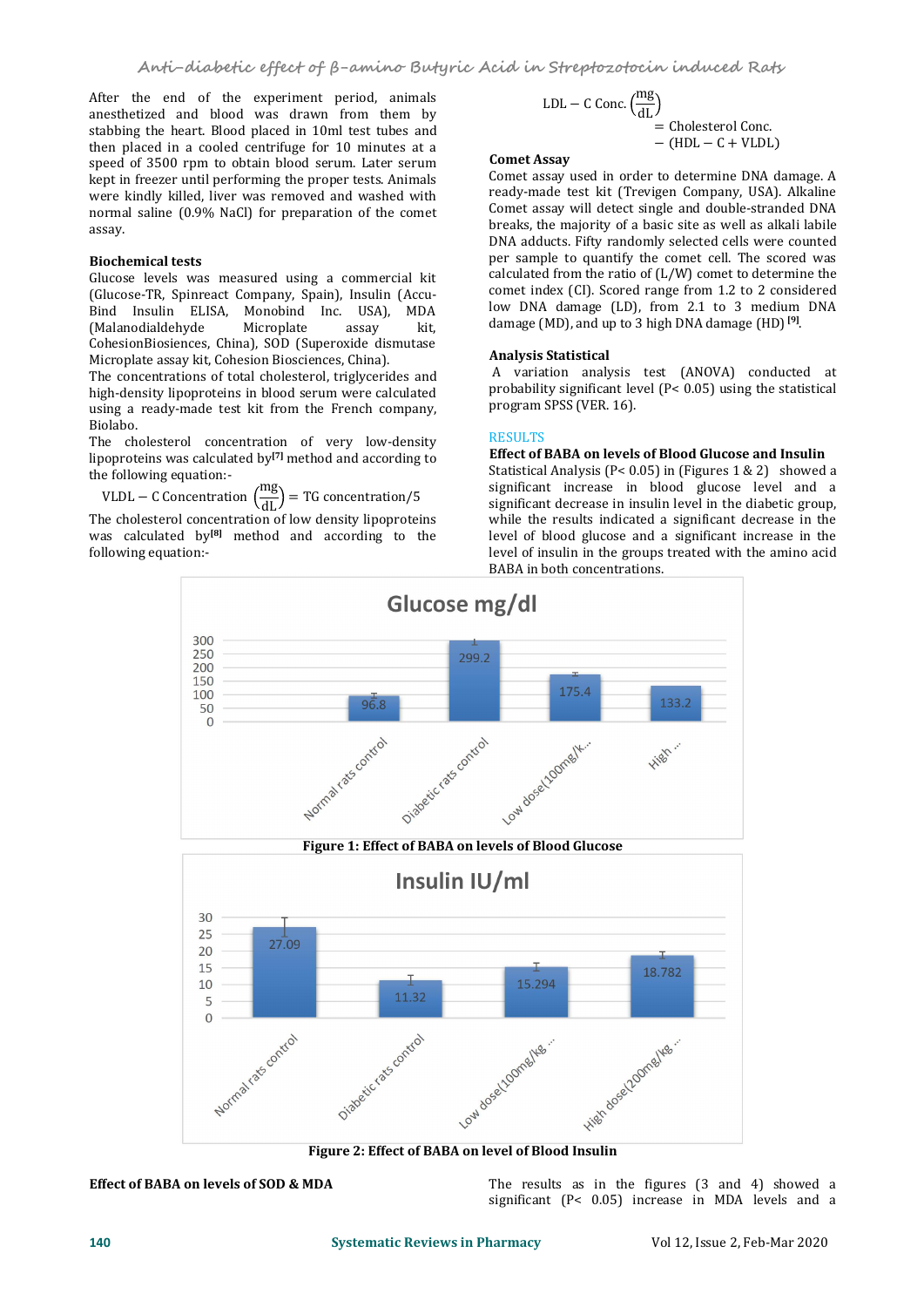significant decrease in SOD levels in serum of the induced diabetic control animals group, while the results showed a significant decrease in MDA level and a significant increase in SOD level in the serum of the two groups of induced diabetic animals treated with BABA, as indicated there were non-significant differences between high dose treated group and the normal control group.



# **Effect BABA in Lipid Profile**

The current results (table 1) showing a significant increase ( $P$ < 0.05) in of TC, TG, LDL-C, VLDL-C and a decrease in HDL-C levels from diabetic rats. Furthermore, a significant decrease  $(P< 0.05)$  in TC, TG, LDL-C levels between the diabetic animals group treatment with BABA in both  $1<sup>st</sup>$  and  $2<sup>nd</sup>$  concentration. On the other hand, it

displays a significant decrease in the group treated with 2 nd concentration. Moreover, presents a significant increase in diabetic group that received BABA with the  $1<sup>st</sup>$ concentration and non-significantly increase in the 2 nd concentration treated group.

| <b>Parameters</b>  | TG mg/dl       | $HDL$ mg/dl             | <b>Total Chol.</b> | $LDL-C mg/dI$                 | VLDL-C mg/dI       |
|--------------------|----------------|-------------------------|--------------------|-------------------------------|--------------------|
| <b>Groups</b>      | (mean±SD)      | $(\text{mean} \pm S D)$ | mg/dl              | $(\text{mean} \pm \text{SD})$ | (mean±SD)          |
|                    |                |                         | (mean+SD)          |                               |                    |
|                    | A              |                         |                    |                               |                    |
| Control            | $60.35 + 3.80$ | 25.810+3.348            | $96.28 + 5.69$     | $58.40 \pm 6.30$              | $12.071 \pm 0.759$ |
|                    |                |                         |                    |                               |                    |
| Streptozotocin     | 127.67+4.40    | 19.934+1.411            | 158.20+5.51        | $112.73 \pm 5.95$             | 25.526±0.868       |
|                    |                |                         |                    |                               |                    |
| <b>Treatment 1</b> | 116.23+3.25    | 24.290+3.413            | 132.96+6.14        | $85.43 \pm 7.92$              | 23.246± 0.650      |
|                    |                |                         |                    |                               |                    |
| <b>Treatment 2</b> | 93.89+7.63     | 21.310+2.706            | 114.81+4.99        | 74.72± 6.97                   | 18.779± 1.527      |
| <b>LSD</b>         | 5.59           | 1.746                   | 6.18               | 5.637                         | 3.071              |
| P-value            | 0.00037        | 0.018                   | 0.00019            | 0.00032                       | 0.00021            |

Table 1: Effect of BABA in Lipid Profile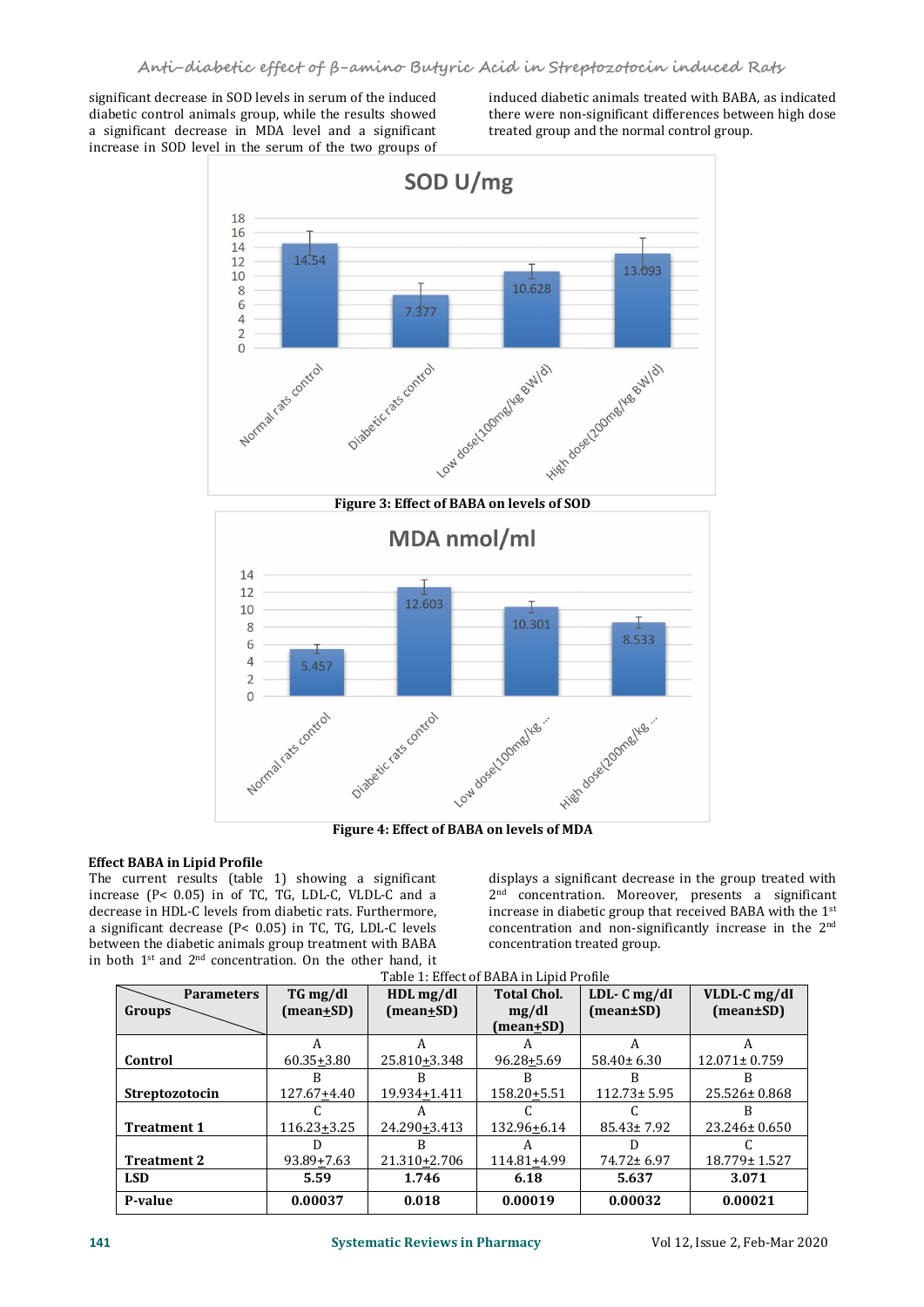# **BABA effect in using Comet Assay**

The damage in the DNA was evaluated using a score software analysis image comet, as the important criteria used to know the percentage of damage in the DNA was the severity of the injury, and the ratio of high damage, medium damage, low damage, no damage.

**Figure 5. Showing (A) Normal non-comet cell nucleus normal control group; (B) Cellnuclei with high, medium and low comet in diabetic rats without treatments; (C) and (D) Improvement of nucleus from in diabetic rats treated with BABA (100mg/Kg and 200mg/Kg respectively)**

## **DISCUSSION**



The reason for the current results is may due to the fact that given STZ was has attacked pancreatic β-cells by alkylation of DNA, leading to reduce DNA synthesis and reduce insulin release, that caused an elevation of high blood sugar levels. It could also have been a reason for the development of insulin resistance and disruption of insulin cellular receptor functions, thereby stopping the process of cell glucose reception and activating the processes of decomposing glycogen and the formation of glucose from non-carbohydrate sources. This result agreed with **[10]** .

As for the reason for the low blood glucose level and the high level of insulin in groups treated with non-protein amino acid BABA, may be due to its ability to stimulate insulin secretion by pancreatic β-cells, or the reason rely to the amino acid anti-oxidant properties and thus eliminates free radicals and increasing the consequence of insulin in tissues cells, improving of glucose entry into it.

The reason for rising in MDA level and reduction in SOD level in serum of diabetic animals is that the diabetes caused by STZ increases the oxidative stress due to hyperglycemia which causes an increase the formation of free radicals. High level of oxidation causes an increase in the level of fats, as diabetes is accompanied by an

increase in the level of lipid peroxides and ROS, MDA is a byproduct of lipid peroxide that causes cell damage by interconnecting the membrane components that contain amino groups and making the membrane fragile **[11]** .Diabetes also reduces the major antioxidant enzymes SOD and CAT that play an important role in clearing the toxic medium for incomplete oxidation **[12]** . These results were consistent with the results of other researchers **[3, 11]** . On the other hand, the reason for the low MDA level and high SOD level in the affected groups and treated with BABA, it may be to BABA ability to prevent oxidative stress by raising the antioxidant enzymes such as SOD, SOD that protects cell against ROS by scavenging those damages in the membrane and biological structures **[13]** . Thus SOD acts as the main defense against ROS and prevents further free radicals' production.

Results presented high levels of TC, TG, LDL, VLDL and low HDL level in diabetic rats serum. These results were consistent with the result of **[11] .** The reason of elevated levels probably because the diabetic rat has no ability to consume glucose as an energy source leading to lipolysis stimulation in fatty tissues then free fatty acids are released **[14]** , or perhaps the reason is due to an increase in the activity of the cholesterol acyl transferase, which is responsible for cholesterol absorption in intestine,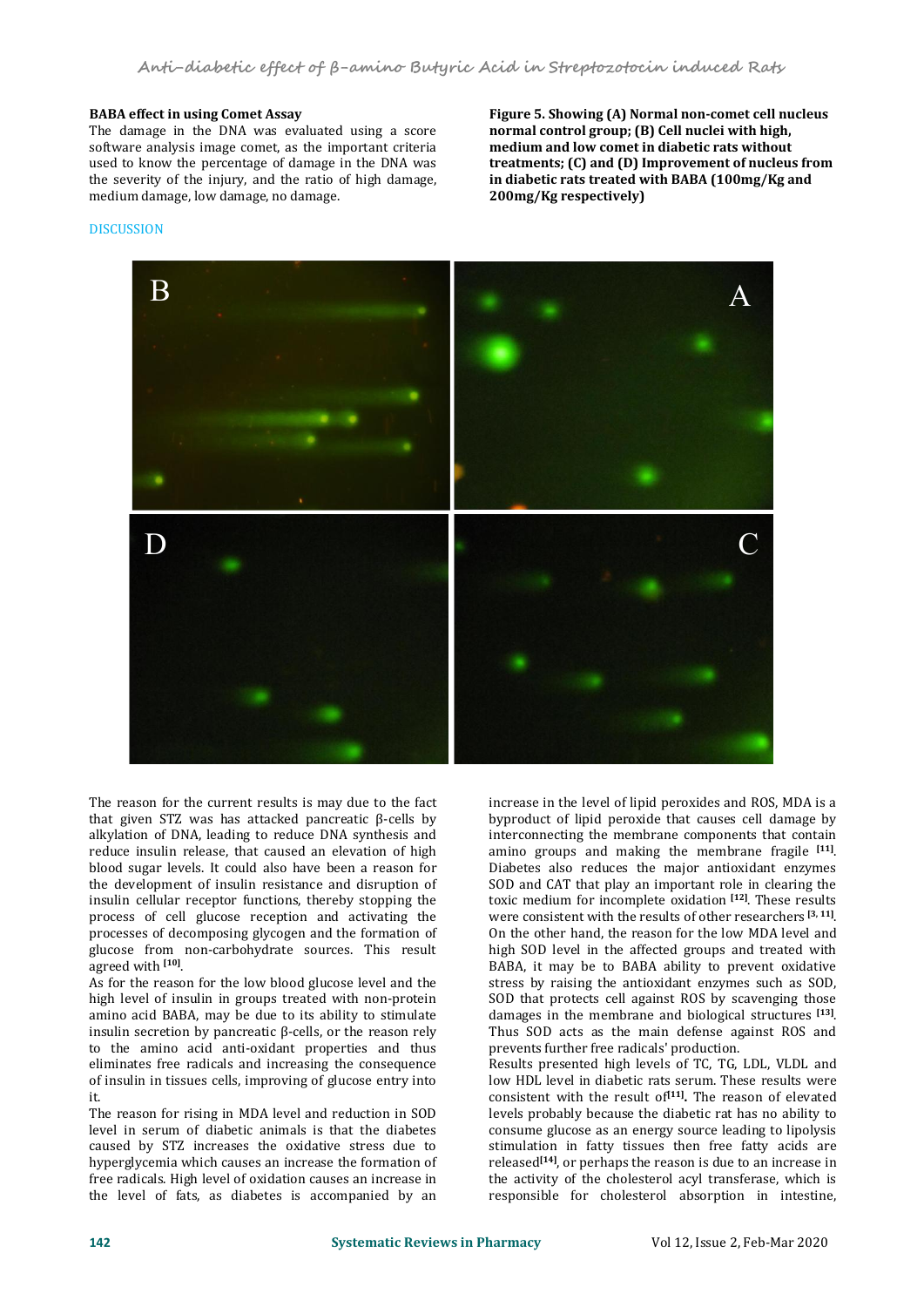leading to stimulate this enzyme when an insulin absent<sup>[15]</sup>. In addition, diabetics and low insulin produce **charal Appr** lipase an enzyme responsible for hydrolysis of triglycerides and as a result, triglycerides rose and low<br>HDL levels are observed<sup>[16]</sup>. REFERENCES HDL levels are observed **[16] .**

The reason for the decline in TC, TG, LDL, VLDL levels associated with an increase in HDL level in BABA treated groups is due to the antioxidant activity of BABA and increase in SOD activity, which suppresses and removes free radicals from the body and reduce oxidation of LDL-C<br>leading to decline in cholesterol and triglycerides 2. leading to decline in cholesterol and triglycerides concentrations thus reduces VLDL-C production in liver lowering its concentration in blood serum.

It has been cleared from the results of our current study that the highest percentage of DNA breaks in<br>diabetic and non-treated group throughout the 3 diabetic and non-treated group throughout the experiment period, as it revealed from the figure (5), the (2015). Effect of thymoquinone on MDA and SOD length of the tail resulting from the migration of DNA levels in streptozotocin induced diabetic albino rats. length of the tail resulting from the migration of DNA material to the outside of the nucleus due to its damage **[17]** . This results were comparable with previous result **[18]** . The reason for DNA damage is due to the oxidative stress and the formation of free radicals due to diabetes and causing severe damage to large cellular particles,<br>especially DNA Besides direct DNA damage ROS may 5. especially DNA. Besides direct DNA damage, ROS may also indirectly damage DNA by interacting with lipids, proteins and other cellular components to produce aminobutyric electrophilic types that can interact with DNA **[19]** .

Although diabetes causes many serious problems, either directly or indirectly, Grindel and colleagues indicated 6. that good treatment can prevent oxidative stress and DNA damage that is caused by diabetes **[20]** . Therefore, results of two infected animals' groups treated with BABA, showed a significant decrease in the percentage of DNA breakage, as the high damage percentage (long tail) reduced in these two groups, revealed that the highest rate of decline was in highly dose treated. Thus, the decrease is caused by the ability of BABA to reduce free radicals formed by diabetes. in addition of antioxidant enzymes activation such as SOD that protect DNA from oxidative damage **[21]** .

# **CONCLUSIONS**

The results of the current study are revealed that low and high dose of BABA would be useful for reducing the progression of diabetes or its complication through improving of impaired glucose metabolism and enhanced oxidative stress. It has also been proven that BABA may have antioxidant properties that will be beneficial for therapeutic purpose and the results indicate that the preventive effects of BABA may cause inhibition of lipid peroxidation as a result of its antioxidant nature. The results of the current study also indicated that BABA was induced diabetic rable to reduce DNA damage in male diabetic rats' liver. It and Technology, 60. able to reduce DNA damage in male diabetic rats' liver. It is worth mentioning that the results of the current study demonstrated that the high dose (200 mg/kg) of BABA was more positive compared to the low dose (100 mg/kg).

**Funding:** This research did not receive any specific grant from funding agencies in the public, commercial, or notfor-profit sectors.

no known competing financial interests or personal relationships that could have appeared to influence the work reported in this paper.

**Ethics**: This article obtained ethical approval from the Central Approval Committee of Research Ethics in Al- Anbar University.

# **REFERENCES**

- 1. Harrison, L. C., Honeyman, M. C., Morahan, G., Wentworth, J. M., Elkassaby, S., Colman, P. G., & Fourlanos, S. (2008). Type 1 diabetes: lessons for other autoimmune diseases. *Journal of* autoimmunity, 31(3), 306-310.
- 2. Gvazava, I. G., Rogovaya, O. S., Borisov, M. A., Vorotelyak, E. A., & Vasiliev, A. V. (2018). Pathogenesis of type 1 diabetes mellitus and rodent experimental models. *Acta Naturae (англоязычная версия)*, *10*(1 (36)):24-33.
- 3. Desai, S. D., Saheb, S. H., Das, K. K., & Haseena, S. (2015). Effect of thymoquinone on MDA and SOD levels in streptozotocin induced diabetic albino rats. *Journal of Pharmaceutical Sciences and Research*, *<sup>7</sup>*(8), 523.
- Justyna, P.C., Ewa, K. (2013). Induction of resistance against pathogens by B-aminobutyric acid. Actaphy
- Siologiae Plantavum 35, 1735-1748.<br>Jasim, M.A., Salih, E.N. (2018). Effect of Jasim, M.A., Salih, E.N. intraperitoneal versus oral drench of beta aminobutyric acid on hematology and immunoglobulin in Sprague Dawely rats. Onl. J. Vet. Res., 22(9), 784-788.
- Sagheer, Z. M. & Jasim, M. A.  $(2020)$ . The effect of Beta-amino butyric acid in Levels of Interleukin 4 & Interleukin 10, complement Protein C3 & C4 and Immunoglobin IgM in Males Rats Sprague dawley Infected with *Pseudomonas aeruginosa*. Indian Journal of forensic Medicine & Toxicology, 14(2), 342- 347.
- 7. Tietz, Y., (2005). Clinical Biochemistry 6<sup>th</sup> ed; McGraw-Hill, New York, 825pp.
- 8. Fass, F. H.; A. Earlewine; G.Smith and D. L. Simmons  $(2002)$ . How should low-density lipoprotein cholesterol concentration be determined? J. Fam. Pract. 51: 973-975.
- 9. Collins, A.R.; Harrington, V.; Drew, J. and Melvin, R. (2003). Nutritional modulation of DNA repairs in a human intervention study. Carcinogenesis. 24, 511- 515.
- 10. Al-Attar, A. M., & Alsalmi, F. A. (2019). Effect of Olea europaea leaves extract on streptozotocin induced diabetes in male albino rats. *Saudi journal of biological sciences*, *26*(1), 118-128.
- 11. Sadri, H., Goodarzi, M. T., Salemi, Z., & Seifi, M. (2017). Antioxidant effects of biochanin A in streptozotocin induced diabetic rats. *Brazilian Archives of Biology and Technology*, *<sup>60</sup>*.
- 12. Jafarnejad, A., Bathaie, S. Z., Nakhjavani, M., & Hassan, M. Z. (2008). Effect of spermine on lipid profile and HDL functionality in the streptozotocin-induced diabetic rat model. *Life sciences*, *82*(5-6), 301-307.
- 13. Arivazhagan, P., Thilakavathy, T., & Panneerselvam, C. (2000). Antioxidant lipoate and tissue antioxidants in aged rats. *The Journal of nutritional biochemistry*, *<sup>11</sup>*(3), 122-127.
- **Conflict of Interest**: The authors declare that they have *Antidiabetic and hypolipidemic activities of ethanolic*<br> **Conflict of Interests of personal** leaf extract and fractions of *Melanthera scandens*. 14. Akpan, E. J., Okokon, J. E., & Offong, E. (2012). Antidiabetic and hypolipidemic activities of ethanolic leaf extract and fractions of *Melanthera scandens*. *Asian Pacific Journal of Tropical Biomedicine*, *<sup>2</sup>*(7), 523-527.
	- 15. Hori, M.; Satoh, M.; Furukawa, K.; Sakamoto, Y.; Hakamata, H.; Komohara, Y.;Takeya,M.; Sasaki,Y.;